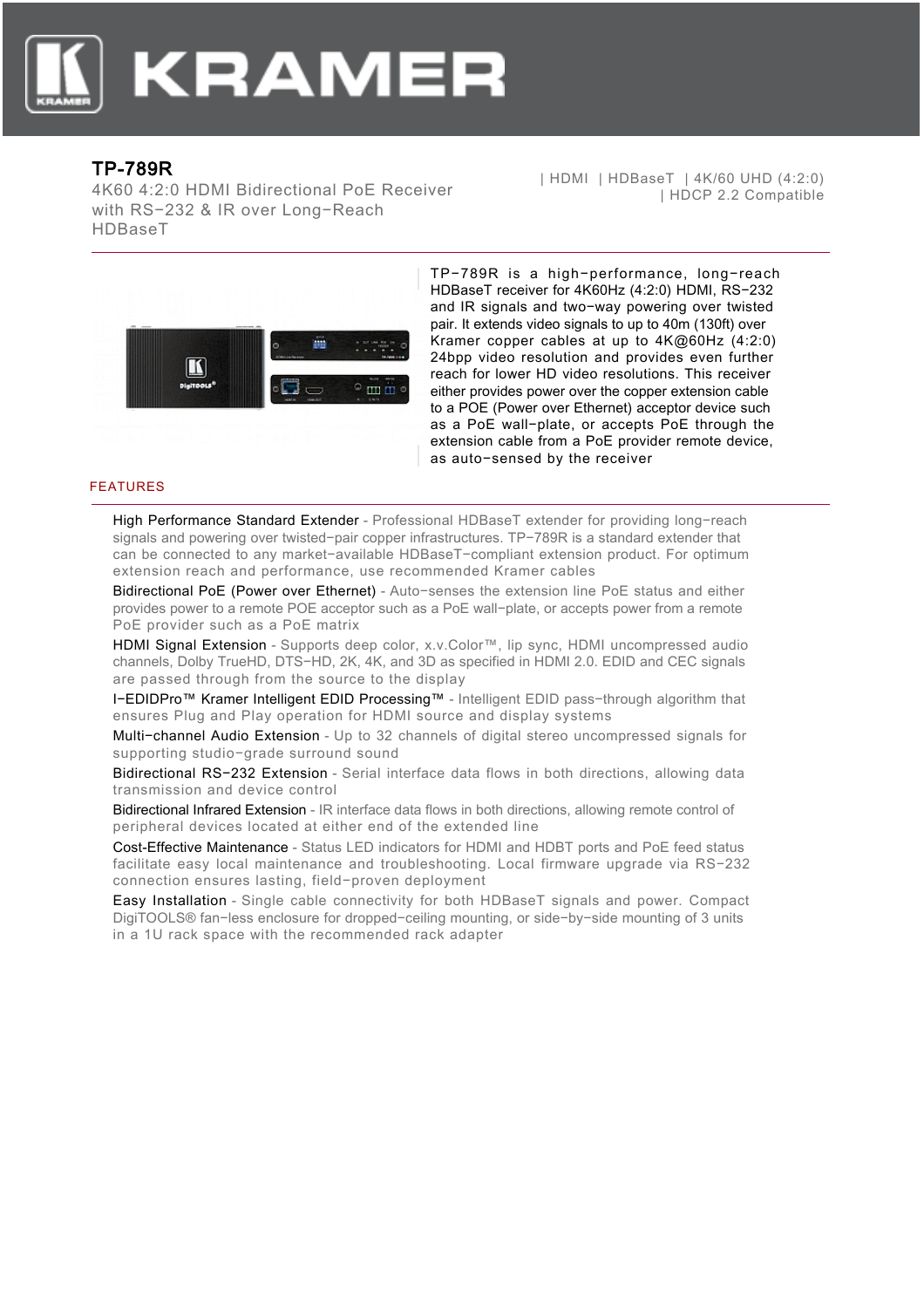

## TECHNICAL SPECIFICATIONS

| Inputs                               | 1 HDBT: On a female RJ-45 connector                                                                                                               |
|--------------------------------------|---------------------------------------------------------------------------------------------------------------------------------------------------|
| Outputs                              | 1 HDMI: On a female HDMI connector                                                                                                                |
| Ports                                | 1 IR: On a 3.5mm mini jack connector for IR link extension                                                                                        |
|                                      | 1 RS-232: On a 3-pin terminal block connector for serial link extension and device<br>firmware upgrade                                            |
| <b>Extension Line</b>                | Up to 40m (130ft) At 4k@60Hz (4:2:0)                                                                                                              |
|                                      | Up to 70m (230ft) At full HD (1080p@60Hz)                                                                                                         |
|                                      | Note When using Kramer HDBaseT cables                                                                                                             |
|                                      | Standards Compliance HDBaseT 1.0                                                                                                                  |
| Video                                | Max Data Rate: 10.2Gbps (3.4Gbps per graphic channel)                                                                                             |
|                                      | Max Resolution: 4K@60Hz (4:2:0) 24bpp resolution                                                                                                  |
|                                      | HDMI Support Deep color, x.v.Color™, lip sync, HDMI uncompressed audio<br>channels, Dolby TrueHD, DTS-HD, 2K, 4K, and 3D as specified in HDMI 2.0 |
| Extended RS-232:                     | 300 to 115200 baud rate                                                                                                                           |
| Extended<br><b>Bidirectional IR:</b> | 20kHz to 100kHz frequency                                                                                                                         |
| User Interface                       | Indicators IN, OUT, LINK, PoE FEEDER and ON LED indicators                                                                                        |
|                                      | Controls DIP-switches                                                                                                                             |
| Power                                | Source: 48V DC, 1.36A                                                                                                                             |
|                                      | PoE Acceptor and Provider                                                                                                                         |
|                                      | Consumption: 350mA                                                                                                                                |
| Environmental<br>Conditions          | Operating Temperature: 0° to +40°C (32° to 104°F)                                                                                                 |
|                                      | Storage Temperature: $-40^{\circ}$ to $+70^{\circ}$ C ( $-40^{\circ}$ to 158°F)                                                                   |
|                                      | Humidity: 10% to 90%, RHL non-condensing                                                                                                          |
| STANDARDS<br>COMPLIANCE              | Safety: CE                                                                                                                                        |
|                                      | Environmental: RoHs, WEEE                                                                                                                         |
| Enclosure                            | Size: Tool                                                                                                                                        |
|                                      | Type: Aluminum                                                                                                                                    |
|                                      | Cooling: Convection ventilation                                                                                                                   |
| Accessories                          | Included: Power adapter, bracket set                                                                                                              |
| <b>Product Dimensions</b>            | 12.00cm x 7.15cm x 2.44cm (4.72" x 2.81" x 0.96") W, D, H                                                                                         |
| Product Weight                       | $0.2$ kg $(0.5$ lbs) approx                                                                                                                       |
|                                      | Shipping Dimensions 15.70cm x 12.00cm x 8.70cm (6.18" x 4.72" x 3.43") W, D, H                                                                    |
| Shipping Weight                      | 0.7kg (1.5lbs) approx                                                                                                                             |